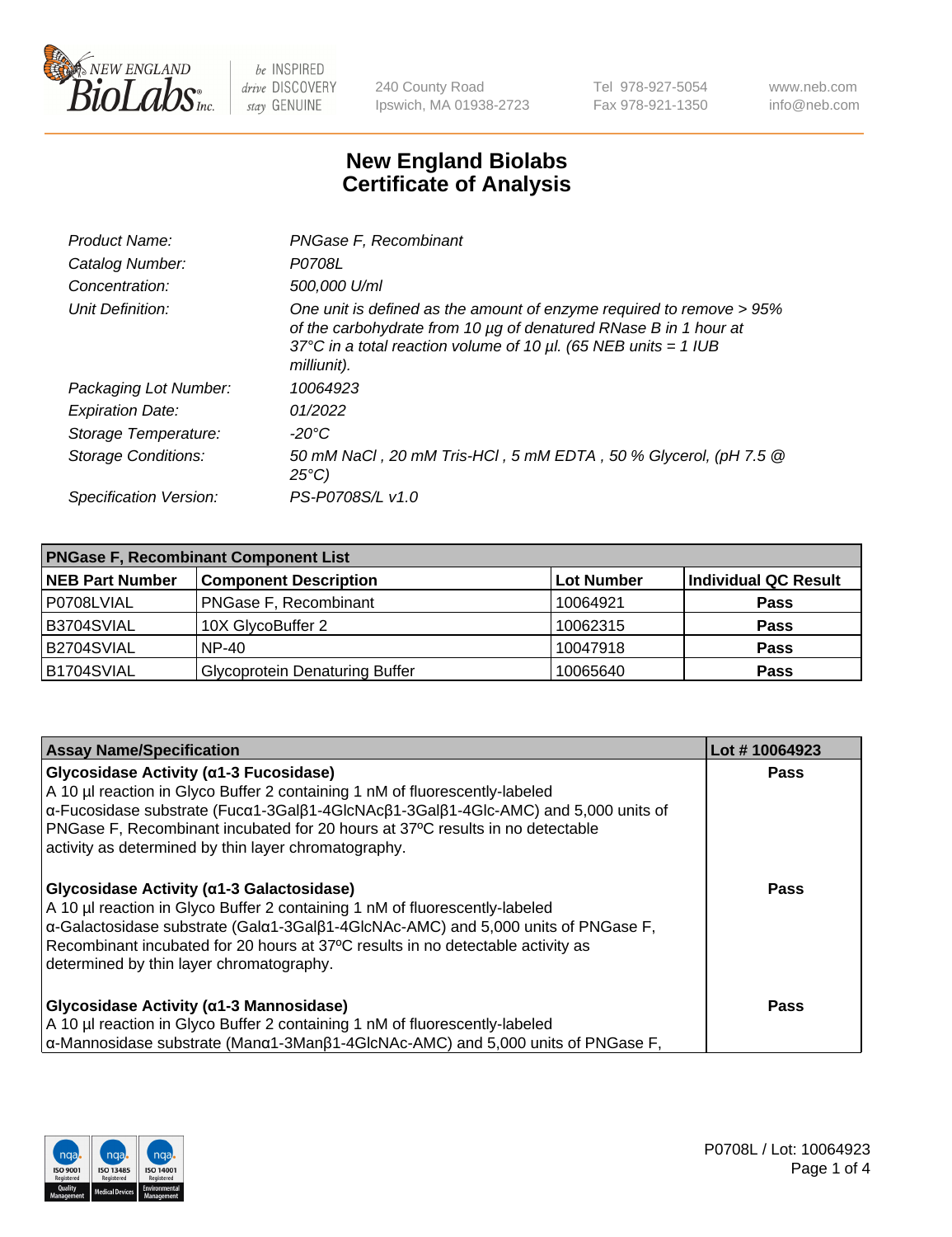

240 County Road Ipswich, MA 01938-2723 Tel 978-927-5054 Fax 978-921-1350

www.neb.com info@neb.com

| <b>Assay Name/Specification</b>                                                                                                                                                                                                                                                                                                                                            | Lot #10064923 |
|----------------------------------------------------------------------------------------------------------------------------------------------------------------------------------------------------------------------------------------------------------------------------------------------------------------------------------------------------------------------------|---------------|
| Recombinant incubated for 20 hours at 37°C results in no detectable activity as<br>determined by thin layer chromatography.                                                                                                                                                                                                                                                |               |
| Glycosidase Activity (α1-2 Fucosidase)<br>A 10 µl reaction in Glyco Buffer 2 containing 1 nM of fluorescently-labeled<br>α-Fucosidase substrate (Fucα1-2Galβ1-4Glc-AMC) and 5,000 units of PNGase F,<br>Recombinant incubated for 20 hours at 37°C results in no detectable activity as<br>determined by thin layer chromatography.                                        | <b>Pass</b>   |
| Glycosidase Activity (α-Neuraminidase)<br>A 10 µl reaction in Glyco Buffer 2 containing 1 nM of fluorescently-labeled<br>α-Neuraminidase substrate (Neu5Acα2-3Galβ1-3GlcNAcβ1-3Galβ1-4Glc-AMC) and 5,000<br>units of PNGase F, Recombinant incubated for 20 hours at 37°C results in no<br>detectable activity as determined by thin layer chromatography.                 | <b>Pass</b>   |
| Glycosidase Activity (α-N-Acetylgalactosaminidase)<br>A 10 µl reaction in Glyco Buffer 2 containing 1 nM of fluorescently-labeled<br>α-N-Acetylgalactosaminidase substrate (GalNAcα1-3(Fucα1-2)Galβ1-4Glc-AMC) and 5,000<br>units of PNGase F, Recombinant incubated for 20 hours at 37°C results in no<br>detectable activity as determined by thin layer chromatography. | <b>Pass</b>   |
| Glycosidase Activity (α-Glucosidase)<br>A 10 µl reaction in Glyco Buffer 2 containing 1 nM of fluorescently-labeled<br>α-Glucosidase substrate (Glcα1-6Glcα1-4Glc-AMC) and 5,000 units of PNGase F,<br>Recombinant incubated for 20 hours at 37°C results in no detectable activity as<br>determined by thin layer chromatography.                                         | Pass          |
| Glycosidase Activity (α1-6 Galactosidase)<br>A 10 µl reaction in Glyco Buffer 2 containing 1 nM of fluorescently-labeled<br>α-Galactosidase substrate (Galα1-6Galα1-6Glcα1-2Fru-AMC) and 5,000 units of PNGase<br>F, Recombinant incubated for 20 hours at 37°C results in no detectable activity as<br>determined by thin layer chromatography.                           | <b>Pass</b>   |
| Glycosidase Activity (α1-6 Mannosidase)<br>A 10 µl reaction in Glyco Buffer 2 containing 1 nM of fluorescently-labeled<br>α-Mannosidase substrate (Manα1-6Manα1-6(Manα1-3)Man-AMC) and 5,000 units of PNGase<br>F, Recombinant incubated for 20 hours at 37°C results in no detectable activity as<br>determined by thin layer chromatography.                             | Pass          |
| Glycosidase Activity (β-Mannosidase)<br>A 10 µl reaction in Glyco Buffer 2 containing 1 nM of fluorescently-labeled<br>$\beta$ -Mannosidase substrate (Man $\beta$ 1-4Man $\beta$ 1-4Man-AMC) and 5,000 units of PNGase F,<br>Recombinant incubated for 20 hours at 37°C results in no detectable activity as                                                              | Pass          |

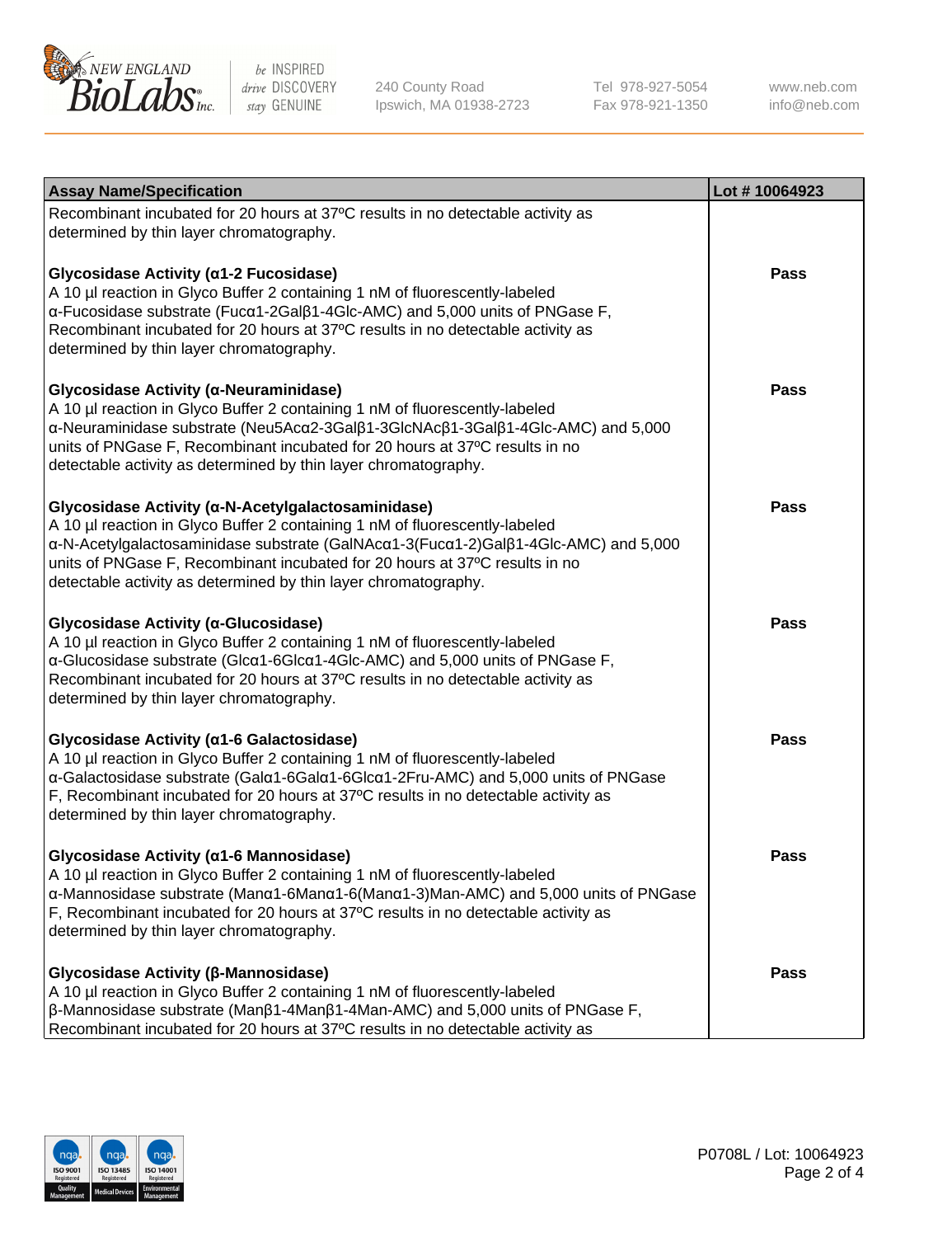

240 County Road Ipswich, MA 01938-2723 Tel 978-927-5054 Fax 978-921-1350

www.neb.com info@neb.com

| <b>Assay Name/Specification</b>                                                                                                                                                                                                                                                                                                                                     | Lot #10064923 |
|---------------------------------------------------------------------------------------------------------------------------------------------------------------------------------------------------------------------------------------------------------------------------------------------------------------------------------------------------------------------|---------------|
| determined by thin layer chromatography.                                                                                                                                                                                                                                                                                                                            |               |
| Glycosidase Activity (β-N-Acetylgalactosaminidase)<br>A 10 µl reaction in Glyco Buffer 2 containing 1 nM of fluorescently-labeled<br>β-N-Acetylgalactosaminidase substrate (GalNAcβ1-4Galβ1-4Glc-AMC) and 5,000 units of<br>PNGase F, Recombinant incubated for 20 hours at 37°C results in no detectable<br>activity as determined by thin layer chromatography.   | <b>Pass</b>   |
| Glycosidase Activity (β-N-Acetylglucosaminidase)<br>A 10 µl reaction in Glyco Buffer 2 containing 1 nM of fluorescently-labeled<br>β-N-Acetylglucosaminidase substrate (GlcNAcβ1-4GlcNAcβ1-4GlcNAc-AMC) and 5,000 units<br>of PNGase F, Recombinant incubated for 20 hours at 37°C results in no detectable<br>activity as determined by thin layer chromatography. | <b>Pass</b>   |
| Glycosidase Activity (β-Xylosidase)<br>A 10 µl reaction in Glyco Buffer 2 containing 1 nM of fluorescently-labeled<br>β-Xylosidase substrate (Xylβ1-4Xylβ1-4Xylβ1-4Xyl-AMC) and 5,000 units of PNGase F,<br>Recombinant incubated for 20 hours at 37°C results in no detectable activity as<br>determined by thin layer chromatography.                             | <b>Pass</b>   |
| Glycosidase Activity (Endo F1, F2, H)<br>A 10 µl reaction in Glyco Buffer 2 containing 1 nM of fluorescently-labeled Endo F1,<br>F2, H substrate (Dansylated invertase high mannose) and 5,000 units of PNGase F,<br>Recombinant incubated for 20 hours at 37°C results in no detectable activity as<br>determined by thin layer chromatography.                    | <b>Pass</b>   |
| <b>Glycosidase Activity (Endo F2, F3)</b><br>A 10 µl reaction in Glyco Buffer 2 containing 1 nM of fluorescently-labeled Endo F2,<br>F3 substrate (Dansylated fibrinogen biantennary) and 5,000 units of PNGase F,<br>Recombinant incubated for 20 hours at 37°C results in no detectable activity as<br>determined by thin layer chromatography.                   | <b>Pass</b>   |
| Glycosidase Activity (β1-3 Galactosidase)<br>A 10 µl reaction in Glyco Buffer 2 containing 1 nM of fluorescently-labeled<br>β-Galactosidase substrate (Galβ1-3GlcNAcβ1-4Galβ1-4Glc-AMC) and 5,000 units of<br>PNGase F, Recombinant incubated for 20 hours at 37°C results in no detectable<br>activity as determined by thin layer chromatography.                 | Pass          |
| Glycosidase Activity (ß1-4 Galactosidase)<br>A 10 µl reaction in Glyco Buffer 2 containing 1 nM of fluorescently-labeled<br>β-Galactosidase substrate (Galβ1-4GlcNAcβ1-3Galβ1-4Glc -AMC) and 5,000 units of<br>PNGase F, Recombinant incubated for 20 hours at 37°C results in no detectable<br>activity as determined by thin layer chromatography.                | Pass          |